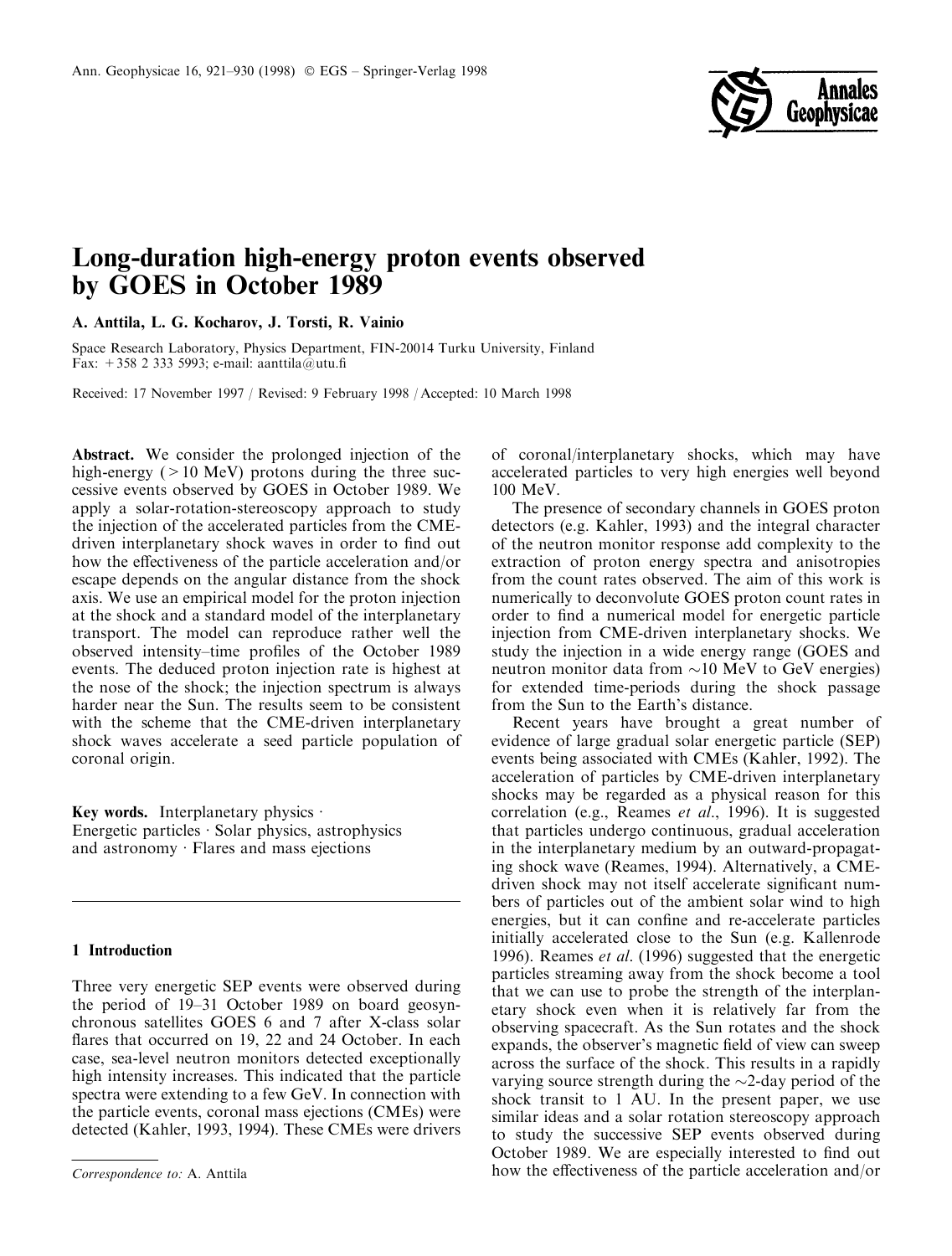escape depends on the angular distance from the shock axis. These properties are investigated presuming that the emission scenarios were similar in these successive CMEs originating from the same active region. This allows us to adopt a solar rotation stereoscopy approach, wherein a shift in the flare date is considered to be equivalent to a shift in the view angle. The study is focused on high-energy protons and does not attempt to consider particles with energies below 10 MeV.

## 2 Observations

Each of the October 1989 proton events associated with CMEs [which was evident from radio wave and optical data (Kahler 1993; 1994)], was preceded by a major solar flare. Some of the important characteristics of the 19, 22 and 24 October 1989 flares are given in Table 1. Typical of all these flares was the intense radio, optical, and especially X-ray emission. The flare observations of 19 October also include an extremely intense 2.2-MeV  $\gamma$ -ray emission observed by SMM spacecraft (Shea et al., 1991).

Cane and Richardson (1995) studied the particle and plasma data of IMP 8 satellite and neutron monitors and concluded that the CME material of 19 October was directly detected on Earth on 21 October. They reported that the shock associated with this CME passed the Earth at  $\sim$ 17:00 UT on 20 October, as evidenced by the increases in solar wind speed, density, temperature and IMF strength in connection with an order of magnitude enhancement in energetic proton  $(9-22 \text{ MeV})$  intensities. In coincidence with the arriving CME structures there were also decreases in neutron monitor count rates. According to Cane and Richardson, there was another shock passing the Earth as early as 09:16 UT, but that was suggested to be related to one of the  $H\alpha$  or X-ray flares at the Sun which preceded the large 19 October flare. However, Bavassano et al. (1994) relate the first shock to the 19 October flare. Direct evidence of ejecta from the 22 October event was not observed, because IMP 8 was in the magnetosphere, but their passage was considered to be plausible by Cane and Richardson (1995). The shock passage could be identi fied by a sudden commencement (SC) on 24 October at 02:15 UT. On 26 October, the shock produced by the last CME was seen as an SC, too, but Cane and Richardson concluded that the ejecta from this event did not pass the Earth. Bavassano et al. (1994) state that the

Table 1. Characteristics of the 19, 22, 24 October solar flares; <sup>a</sup>earliest onset of type II and/or IV radio bursts (SGD)

|                                                     | 19 October              | 22 October                              | 24 October              |
|-----------------------------------------------------|-------------------------|-----------------------------------------|-------------------------|
| X-ray class<br>location<br>time (UT)                | X13.0<br>S27 E10        | X2.9<br>S <sub>27</sub> W <sub>31</sub> | X5.7<br>S30 W57         |
| X-ray onset<br>X-ray max.<br>CME onset <sup>a</sup> | 12:29<br>12:55<br>12:45 | 17:08<br>17:57<br>17:44                 | 17:36<br>18:31<br>18:00 |

trapping effect of these ejecta is 'marginally "seen" by cosmic rays'.

Neutron monitor stations recorded large groundlevel enhancements (GLEs) during all the three SEP events. These GLEs have been studied in numerous papers (Shea et al., 1991; Duldig et al., 1993; Cramp, et al., 1994). The main input of the neutron monitor observations in our work was the directional information they provided, from which we obtained an estimation for the interplanetary mean free path of energetic protons. We noted also the clear two-component structure of the 19 and 22 October GLEs, when a short prompt component peak was followed by a delayed increase in proton intensity. However, in the 24 October event, only a small step in the rise phase of the event, as observed in GOES P6/P7 channels at  $\sim$ 19:00 UT, could probably be attributed to the prompt component injection. The precursor peak of the 22 October event, recorded by some neutron monitors, was also observed by the CPA instruments on board satellites 1984-129 and 1987-097 in the energy range from 5 to 190 MeV (Nemzek et al., 1994). This was also observed by GOES in a wider energy range up to  $\sim$ 1 GeV. After the precursor, the intensities show much smoother evolution consistent with the picture of extended injection from the CME-driven shock.

A proton population associated with a prolonged release into the interplanetary space was detected by the GOES energetic particle sensors during all three SEP events studied (Fig. 1). On 20 October, an exceptionally powerful energetic storm particle event occurred with an abrupt simultaneous rise in all GOES energetic proton channels (from  $\sim$ 1 MeV to  $\sim$ 1 GeV) by a factor of  $\sim$ 5 or more at  $\sim$ 13:30 UT. This happened



Fig. 1. GOES-6 proton observations of the 19-27 October 1989 events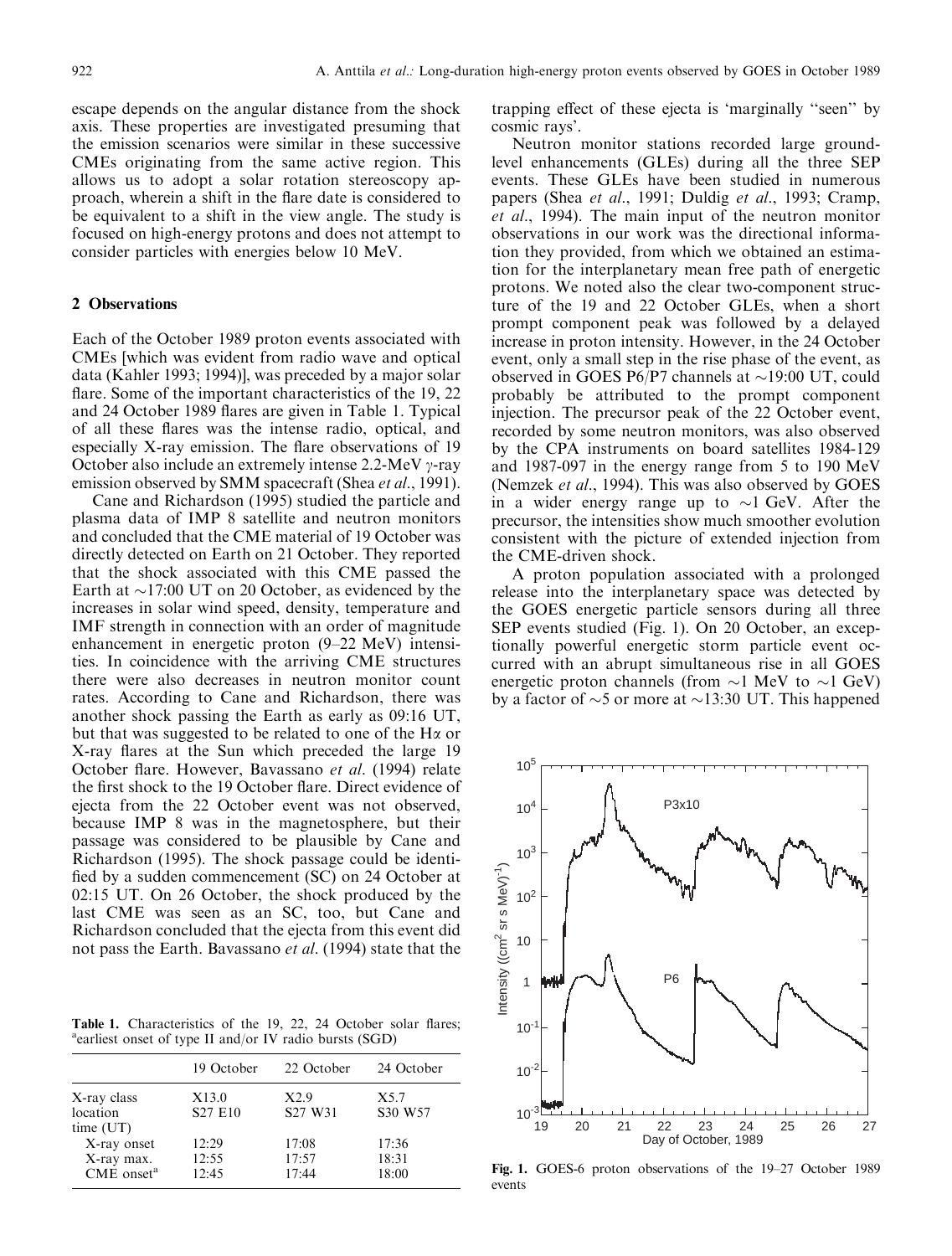concurrently with an order-of-magnitude rise in the IMP 8 energetic proton counting rate. Intensity in the GOES low-energy proton channels peaked at the same time as the arrival of the second CME shock on 20 October. Reeves et al. (1992) report that the peak is observed also by the CPA instrument on board the geosynchronous LANL (Los Alamos National Laboratory) satellite 1984-129. They analysed the spectral evolution of the event assuming an exponential rigidity spectrum and found that the peak on 20 October was not accompanied by a spectral hardening, but occurred during a phase of gradual spectral softening. Reeves et al. (1992) interpreted this as evidence of the shock origin of these particles rather than a new release of particles from the Sun, which would have been detected as a spectral hardening.

The observations of the SOPA instruments on board the LANL satellite 1989-046 by Belian et al. (1992) revealed that comparatively high flux of heavy nuclei was associated with each particle event in October 1989. The intensity-time profiles in the energy range of the measurements (from about 0.5 MeV/n to 4 MeV/n) generally followed the profile of the proton intensity. The onset of the heavy ion flux and the flux peaks of Belian *et al.* (1992) had clear associations in the major solar flares that occurred on 19, 22 and 24 October. One of the peaks, on 20 October, was interpreted as a consequence of the passage of an interplanetary shock. The e-folding times of these shock-related particles were shorter than those of the other events: 4 h vs. half a day. The heavy ion and the proton fluxes decayed in about the same time. This, as emphasised by Belian et al. (1992), is an indication that both particle populations are associated with the shock. An interesting feature was that the heavy ion enhancement began earlier than that of protons. Belian et al. (1992) analysed the abundances of nine nuclei as observed during the period of all three October flares. The iron-to-carbon ratio is quite high, 0.66. Reames et al. (1996) give numbers of 0.25 and 2.45 for gradual and impulsive flares, respectively. The October flare value falls in between these typical values. However, Tylka et al. (1995) analysed the mean ionic charge state  $(\langle \mathbf{Q} \rangle)$  of the  $\sim$ 200–600-MeV/n Fe ions by comparing the time-integrated flux of September-October, 1989, in interplanetary space by the University of Chicago/IMP 8 charged-particle telescope with the one measured in the geomagnetic field by the HIIS experiment on board LDEF. They found that  $\langle Q \rangle$  = 14.2 ± 1.4, which is much less than the typical impulsive flare values measured by Luhn *et al.* (1987)  $\langle \langle \mathbf{Q} \rangle = 20.5 \pm 1.2$ , but agrees well with the values observed in gradual events ( $\langle \mathcal{Q} \rangle = 14.1 \pm 0.2$ ). This, in turn, gives support to the domination of particles of coronal origin and CME shock acceleration during the October 1989 events.

To study high-energy proton anisotropies, we calculated the evolution of the relativistic proton distribution from the neutron monitor observations with a method similar to that of Shea and Smart (1982). For each timeinterval of interest, we fitted distributions of arriving particles in the form of

$$
J(P, \alpha) = J_{\parallel}(P) \exp\{-a(1 - \cos \alpha)\}, \qquad (1)
$$

where  $\alpha$  is the pitch angle, i.e. the angle between the particle's propagation direction outside the magnetosphere and the interplanetary magnetic field (IMF),  $J_{\parallel}(P)$  is the flux of particles in the direction of the IMF,  $\overline{P}$  is particle rigidity and  $\overline{a}$  is a parameter to be fitted. We used spectrum  $J_{\parallel}(P)$  exponential in rigidity. Note that the exponential spectrum was only used at this preliminary step when the anisotropies of arriving protons had been deduced. Then these anisotropies were employed but the exponential spectrum was left out. We especially verified that the deduced anisotropies are not very sensitive to the choice of  $J_1(P)$ . For the events of 19 and 24 October, we obtained anisotropies similar to those of previous authors, although we used asymptotic directions calculated by Shea et al.  $(1987)$  in a simplified model of the geomagnetic field. Data from the first shock passage until  $\sim$ 21:00 UT on 22 October were, however, impossible to analyse without taking the disturbed conditions of the magnetosphere into account (magnetospheric index  $Kp > 4$ ). A previous analysis of Duldig *et al.* (1993) and Cramp *et al.* (1995) with a more sophisticated model for the geomagnetic field reveals that the early phases of the 22 October event seem to be quite exceptional with a large, highly anisotropic and rapidly decaying prompt peak (precursor) and a much more isotropic and smoothly behaving delayed (main) event.

## 3 Numerical model for the energetic particle injection and transport

A passive shielding of GOES proton detectors implies that the count rate in a nominal energy channel may be affected by protons of very different energies. For this reason, a model fitting to GOES count rates is employed to take proper account of energy-dependent transport effects. We consider the injection of particles at the shock area that is magnetically connected to the observer. The distance measured along the field line  $(z)$ from the shock to the Earth is assumed to decrease linearly with time  $(t)$  at the speed obtained from the shock transit time  $(t_S)$  to the Earth:  $z_E - z_S$  $(z<sub>E</sub> - z<sub>0</sub>)(1 - t/t<sub>S</sub>)$ , where the z-subscripts S, 0 and E denote the shock, the Sun, and the Earth, respectively. In reality the shock speed along the field line is close to the radial shock speed only close to the Sun, and assuming the standard Parker spiral with solar wind assuming the standard Parker spiral with solar wind<br>speed 400 km/s, it should increase by a factor of  $\sqrt{2}$ , during the passage to 1 AU. Anyhow, it is obvious that the radial shock speed is not constant, and the shock shape and the magnetic field line configuration are unknown. Thus, we have made this simplification, and it seems to produce reasonable results. The particles are thought to be accelerated by the shock and then released into the interplanetary magnetic field (IMF) lines. The model does not attempt to simulate any physical processes of shock acceleration, but the injection at the shock is represented by a source function in the transport equation. The source function,  $Q(z, p, t)$ ,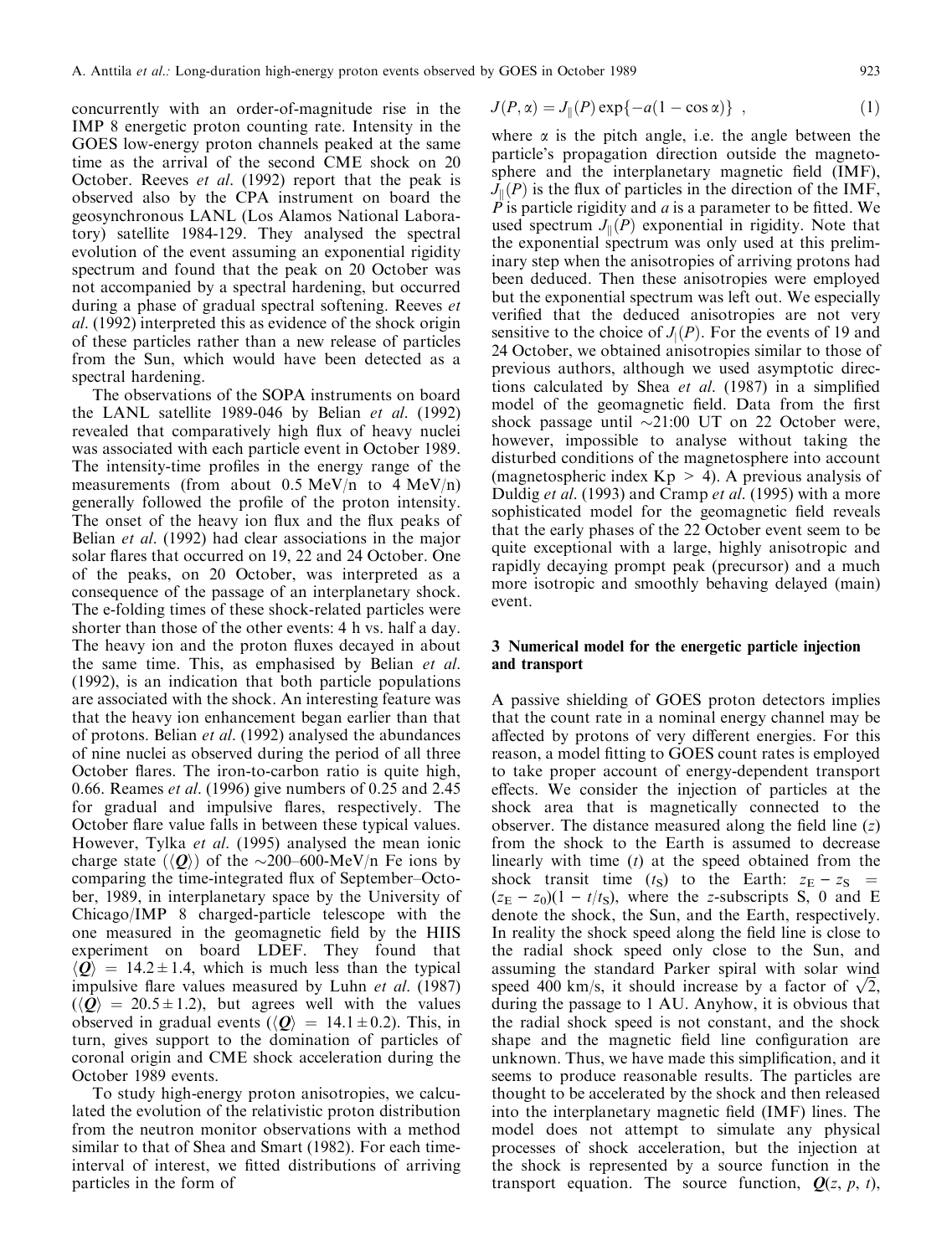where  $p$  is particle momentum, gives an empirical measure of the shock contribution to energetic particle intensities at different times and energies. A similar approach has previously been used by Heras et al. (1992, 1995) at lower energies and by Torsti et al. (1996) at high energies when analysing other solar energetic particle events.

Once the particles have escaped the shock front, they are considered to move along the IMF lines under the effects of focusing by large-scale IMF variations and scattering by small-scale irregularities in IMF. The large-scale IMF structure is taken to be an ideal Parker spiral and the scattering from the fluctuations is taken to be isotropic. Energy changes are neglected and so the particles obey the focused transport equation (e.g. Kunstmann, 1979):

$$
\frac{\partial f}{\partial t} + \mu V \frac{\partial f}{\partial z} + \frac{V}{2L} (1 - \mu^2) \frac{\partial f}{\partial \mu} - \frac{\partial}{\partial \mu} \left( v(1 - \mu^2) \frac{\partial f}{\partial \mu} \right) \tag{2}
$$
\n
$$
= \mathbf{Q}(z, p, t) ,
$$

where  $f(z, p, \mu, t)$  is the distribution function in phase space, z is the distance from the Sun measured along the magnetic field lines,  $t$  is time,  $V$  is particle velocity and  $p$ is momentum,  $\mu$  is pitch angle cosine,  $L$  is focusing length related to the magnetic field magnitude  $B$  by  $B/L = -\partial B/\partial z$ , and v is the scattering frequency related to the parallel mean free path  $\lambda_1$  by  $v = V/2\lambda_1$ . The transport equation (2) is solved numerically by using Monte Carlo simulations as described by Torsti et al. (1996).

Comparison of the decay phases of the distribution function solved from Eq. (2) and the high-energy proton intensities (GOES P7 channel) of the 24 October event reveals that the parallel mean free path has to have approximately linear asymptotic dependence on z (Kocharov et al., 1996). This constraint is satisfied by the choice of a constant radial mean free path  $\lambda_r$ , so that the parallel mean free path,

$$
\lambda_{\parallel} = \lambda_r \sec^2 \psi \quad , \tag{3}
$$

is roughly linear in z at  $z > 0.7$  AU. Here  $\psi$  is the angle between the radial direction and the spiral IMF. The assumption of spatially constant  $\lambda_r$  is verified by Kallenrode (1993) to be a good approximation in most cases. We use the rigidity dependence  $\lambda_r \propto P^{1/3}$  which results from the standard quasi-linear theory with the Kolmogorov spectrum of turbulence and is in agreement with previous observations (Kunow et al., 1991).

Calculations show that when there is a sufficient amount of scattering in the interplanetary medium, the mean free path obtained from the pitch angle distribution measured right after the intensity maximum corresponds well to the mean free path obtained by the standard method of simultaneous fitting of intensity and anisotropy time-profiles (e.g. Hatzky *et al.*, 1995). Using neutron monitor observations, we fitted pitch angle distributions of  $\geq 1$ -GV protons in the form of exponential anisotropy (see Eq. 1). The fitting parameter  $a$  in the case of isotropic scattering is the ratio of the parallel mean free path and the focusing length,  $a = \lambda_{\parallel}/L$ 

(Kunstmann, 1979). We obtained values of  $a = 0.25 \pm 0.1$  at times around the intensity maxima of 19 and 24 October. In the case of the 22 October event, we used pitch angle distributions reported by Duldig et al. (1993) to deduce that the first-order anisotropy  $\langle \mu \rangle \approx 0.09$ . This anisotropy corresponds to  $a \approx 0.27$ . Assuming that the IMF is a Parker spiral, we get the parallel mean free path of 1-GV protons at 1 AU,  $\lambda_{\parallel} \approx 0.2$  AU, corresponding to a radial mean free path of 0.1 AU for 1-GV protons. We adopt this value of the mean free path to fit the GOES observations during the studied time-intervals.

Following the approach of Ellison and Ramaty (1985), we adopt the following parametrisation for the proton source function of the delayed injections:

$$
N(E,t) = N_0 \frac{\varepsilon + \varepsilon_M}{(2\varepsilon_M \varepsilon + \varepsilon^2)^{\frac{\gamma(t)+1}{2}}} \exp\left(\frac{-E}{E_0}\right) ,\qquad (4)
$$

where  $E$  is particle energy,  $m$  is the proton mass,  $\varepsilon = E/E_1$ ,  $\varepsilon_M = mc^2/E_1$ , and  $\gamma = (\sigma + 2)/(\sigma - 1)$  with  $\sigma$  being a parameter allowed to depend linearly on time:

$$
\begin{aligned}\n\sigma &= 1, & t < t_1 \\
\sigma &= \sigma_0 + \sigma_1(t - t_1), & t > t_1\n\end{aligned} \tag{5}
$$

where  $t_1$ ,  $\sigma_0$  and  $\sigma_1$  are fitting parameters. The injection energy  $E_1$  is taken to be 0.5 MeV. We definitely overestimated the value of the injection energy if the particles are continuously accelerated from the solar wind (we will come back to this point later). The cut-off energy,  $E_0$ , is a fitting parameter. The form of the parametrization given by Eq. (4) is selected so that in the context of diffusive shock acceleration,  $\sigma$  corresponds to the shock compression ratio.  $N(E, t)$  and  $N_0$  are given in protons per second per MeV per hemisphere in coordinate space. Other spectral shapes could also produce reasonable intensities, but the main aim of this study is not to find the best analytical form of the injection, but to deconvolute GOES count rates and to deduce a possible angular dependence of the shock acceleration efficiency (see the following). Thus, we are treating the acceleration mechanism as Kallenrode and Wibberenz (1997) in their black box model.

We introduce a dependence of the injection on the longitudinal distance from the shock axis. The angular distance between the shock axis and the Earth connected point at the shock surface is assumed to have a linear dependence on time. Hence, the full delayed component injection is of the form

$$
q(t, E) = N(E, t) \exp(-g_1|\phi - \phi_0 t/t_{\rm S}|) \quad , \tag{6}
$$

where  $N(E, t)$  is the spectrum given by Eqs. (4)–(5) and  $\phi$  is the heliolongitudinal distance of the event associated flare from the solar footpoint of the interplanetary magnetic field line connected to the Earth,  $\phi_0$  is the longitude of the IMF line footpoint at the Sun, and  $t<sub>S</sub>$  is the shock transit time, which is taken to be the time between the X-ray onset at the Sun and the shock passage. This kind of behaviour is in accordance with the ideas of many previous authors (e.g. Reames et al., 1996) who state that the shock nose region is a more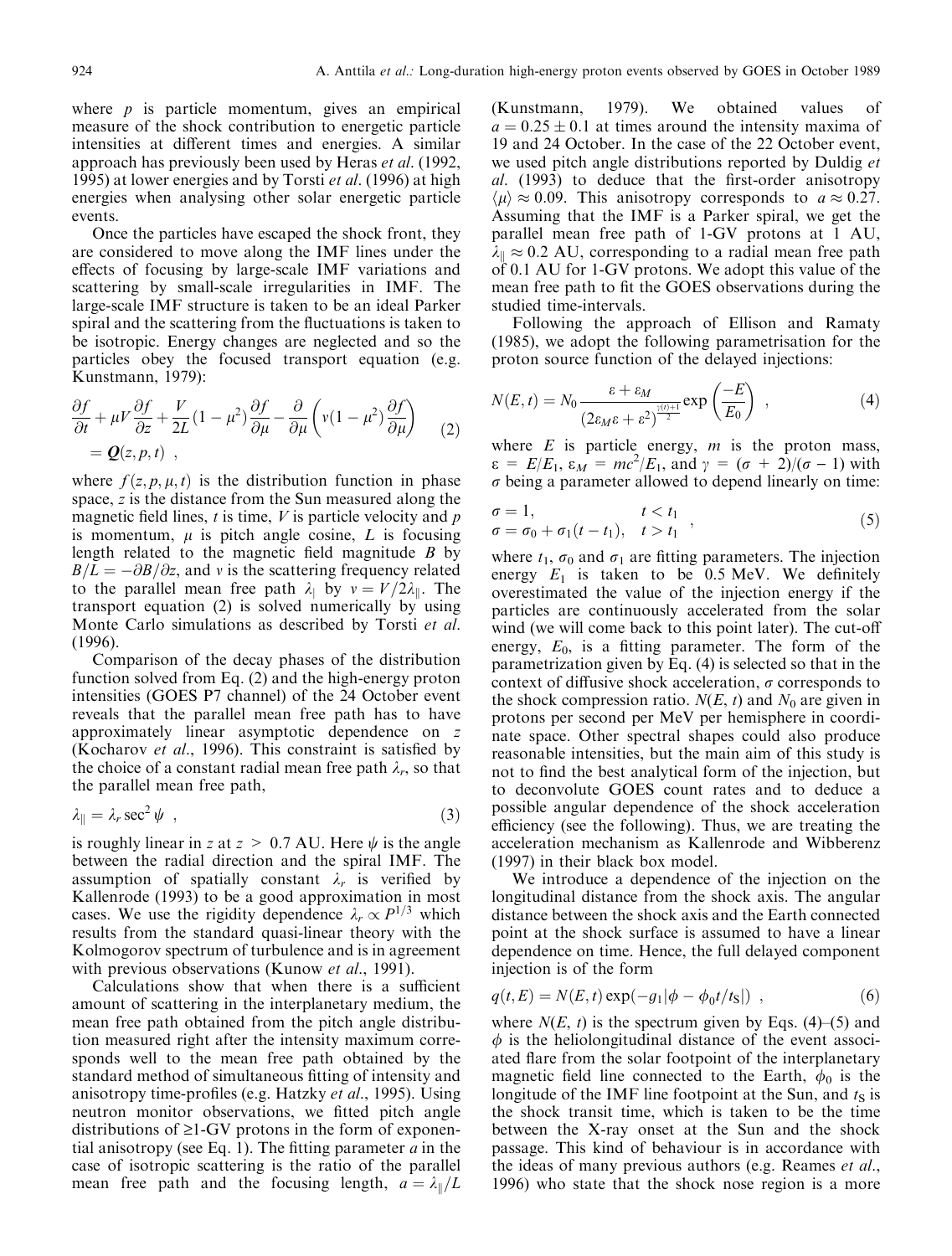efficient accelerator than the flank region. A recent multi-spacecraft study by Kallenrode (1996) showed that the local acceleration efficiency at the shock decreases roughly symmetrically with increasing distance from the shock nose. Naturally, we again face the problems of insufficient information mentioned during the question of shock distance along the field line at the beginning of this section. For the event of 19 October we considered the first shock as being connected with the flare at 12:29 UT [Solar-Geophysical Data (SGD)] and obtained  $t_s = 1340$  min from the IMP 8 satellite's plasma data and GOES energetic particle data. During the other two events there is a data gap in IMP 8 data and no clear signatures of the shock passage in energetic proton data. Hence, the shock passage times are obtained from SC times as reported in SGD:  $t_S$  = 1995 min for the event starting on 22 October at 17:08 UT (SGD), and  $t_s = 2670$  min for the third event on 24 October at 17:36 UT (SGD). It should be noted that the transit time in the first event would be about 85 min shorter if it were inferred from the SC time.

The prompt component injection is taken to be impulsive (a  $\delta$ -function in time), because in this paper we do not aim at studying the prompt component particles. The reason for adding them to the calculations is that the diffusive tail of the prompt component injection must be substracted before the delayed component is fitted, and at least in the case of the 22 October event, the existence of the prompt component is obvious (Cramp et al., 1997).

We have calculated a set of numerical interplanetary transport Green functions  $u(t; z<sub>S</sub>, E, \lambda<sub>r</sub>)$ , from Eq. (2), giving proton intensities at 1 AU. For the Green's functions, we use isotropic impulsive injection of particles at  $z = z<sub>S</sub>$  and  $t = 0$  normalized to 1 injected particle per solar hemisphere. We assume a spatially constant radial mean free path  $\lambda_r = (0.1 \text{ AU}) \cdot [R/(1 \text{ GV})]^{1/3}$ . In the case of the small mean free path, Eq. (2) can also be reduced to the radial diffusion equation (e.g. Kunow et al., 1991) and solved analytically. Comparison of the analytical and the numerical Green functions demonstrates that the analytical functions overestimate the particle intensity at the onset phase and underestimate the maximum value of the intensity. However, the analytical functions could also be used when the shock is far from the observer. To obtain particle intensities  $I(t, E)$  at 1 AU, Green's function is convoluted with the source function,  $q(t_0, E)$ :

$$
I(t,E) = \int_{0}^{1} q(t_0, E) u(t - t_0; z_{\rm S}[t_0], E, \lambda_r[E]) dt_0 . \tag{7}
$$

The calculated intensities are compared with the GOES satellite observations of energetic protons. These include a wide energy range from some tens of MeV to GeVenergies. Due to passive shielding of the GOES detectors, there exist considerable secondary responses to highenergy protons. This adds complexity to the determination of proton spectra. We have, however, developed a method for GOES energetic proton data fitting

(see Appendix), which takes into account the secondary responses, as reported by Kahler (1993). A least-squares method has been used to obtain the best-fit parameters.

### 4 Results

The first event was preceded by an  $X13.0$ -class flare observed on 19 October at 10°E. The measured and calculated GOES count rates (uncorrected intensities) are plotted in Fig. 2. The delayed component reached its intensity maximum at Earth slowest of the three events, in about 1000 min at intermediate energies  $(\sim 50 \text{ MeV})$ , because of the longest angular distance of the shock axis from the root of the Earth-connected interplanetary magnetic field line. The best-fit delayed injection parameters are given in Table 2. The second event followed an X2.9-class flare observed on 22 October at 31°W. The measured and calculated GOES count rates are plotted in Fig. 3. For this event we used the value of



Fig. 2. Observed (GOES-6, *filled circles*) and calculated pre-shock count rates of the 19 October 1989 SEP event in proton channels P3, P6 and P9 corresponding to the nominal energy ranges 8.7–14.5 MeV, 84-200 MeV and 430-505 MeV, respectively (a detailed description of the secondary channels is given in Table 3). The calculated prompt component is marked by the *dotted line*, the delayed component by the dashed line and their sum by the solid line. The vertical dotted line shows the shock passage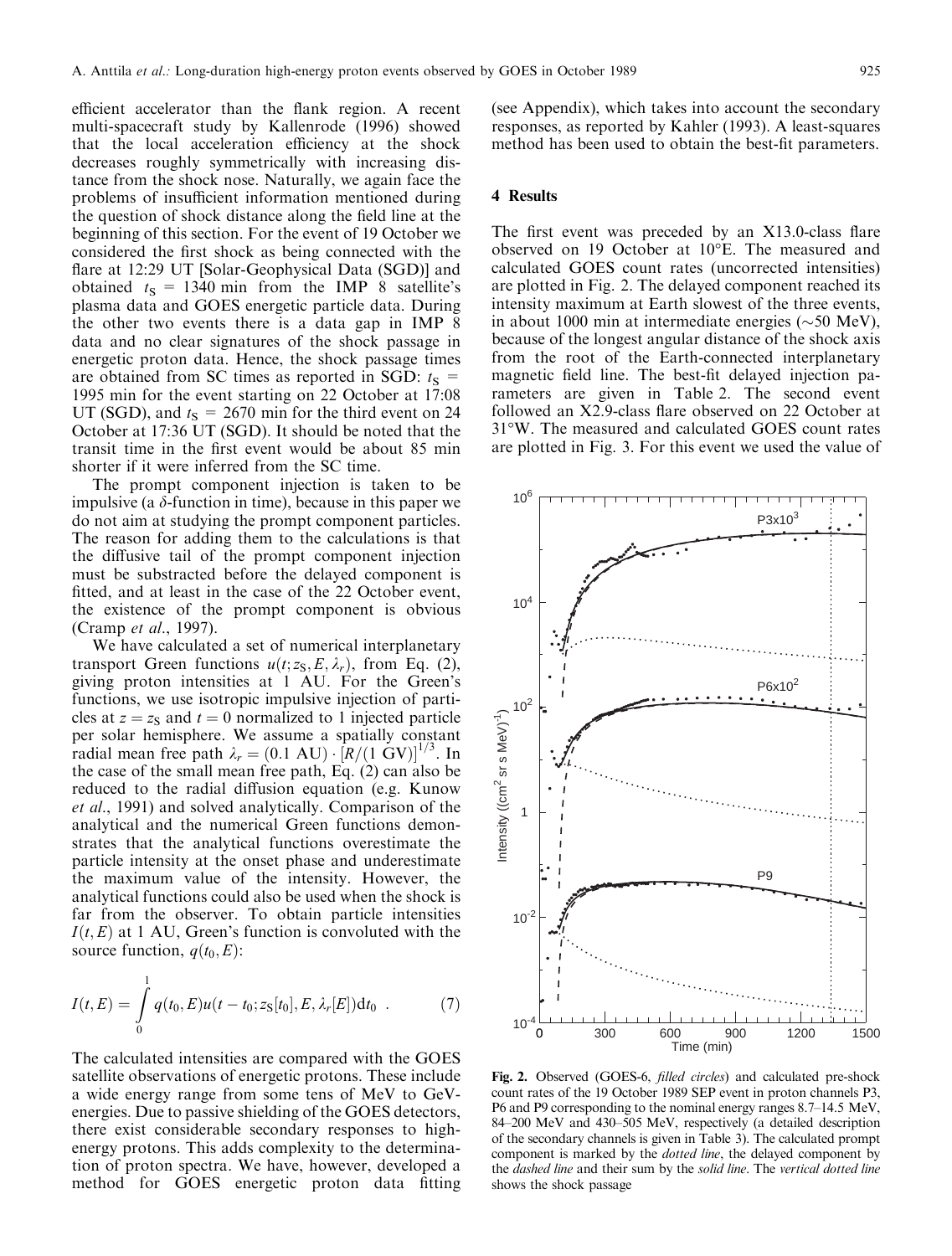$\phi_0 = 45^{\circ}$  for the initial connection longitude, in accordance with the high solar wind speeds of 700–850 km/s measured on 21 October (just ahead of the gap in the IMP 8 solar wind data, which are missing for 22-25 October). The delayed component maximum was reached at Earth about 600 min after the onset at intermediate energies. The best-fit injection parameters are given in Table 2. The third event was preceded by an X5.7-class flare on 24 October at 57°W. The calculated and observed GOES count rates are plotted in Fig. 4. The flux maximum at Earth was reached in 300 min after the event onset. During this event, the cut-o

Table 2. Delayed injection parameters of the October 1989 SEP events

| Parameter                                                                                                                                                                                       |                                               | 19 October 22 October 24 October                                      |                                                                     |
|-------------------------------------------------------------------------------------------------------------------------------------------------------------------------------------------------|-----------------------------------------------|-----------------------------------------------------------------------|---------------------------------------------------------------------|
| $N_0$ [(s hemisphere MeV) <sup>-1</sup> ] 1.3 · 10 <sup>34</sup><br>$E_0$ [MeV]<br>$t_1$ [min]<br>$\sigma_0$<br>$\sigma_1$ [min <sup>-1</sup> ]<br>$g_1$ [deg <sup>-1</sup> ]<br>$\phi_0$ [deg] | 235<br>60<br>3.4<br>$-0.00075$<br>0.066<br>60 | $1.2 \cdot 10^{33}$<br>115<br>100<br>3.2<br>$-0.00055$<br>0.060<br>45 | $1.3 \cdot 10^{33}$<br>400<br>65<br>3.0<br>$-0.0007$<br>0.040<br>60 |



Fig. 3. Observed (GOES-6) and calculated pre-shock count rates of the 22 October 1989 SEP event in proton channels P3, P6 and P9. The symbols are the same as in Fig. 2

energy of the delayed component is the largest of the three events (see Table 2).

The interplanetary shock injection profiles of protons at several energies are exemplified in Figs.  $5-7$ . Corresponding spectra at the Earth orbit in four moments of time are plotted in Fig. 8. The effects of the longitudinal distance to the shock nose are clearly seen in the injection profiles and in the speed of development of the spectrum. By comparing the fitted values of the parameter  $\sigma$  for different events (Table 2), it is evident that the events are very similar when the proposed longitudinal effect has been filtered away.

### 5 Discussion

The 19 October SEP event shows the typical behaviour of a central meridian SEP event with a continuous rise of the low-energy proton intensity until the shock arrives Earth's distance, but an earlier starting decay of high-energy proton intensity. In addition, there is a continuous softening of the energy spectrum during the whole event. In our model, this is achieved by the exponential dependence of the injection rate on the



Fig. 4. Observed (GOES-6) and calculated pre-shock count rates of the 24 October 1989 SEP event in proton channels P3, P6 and P9. The symbols are the same as in Fig. 2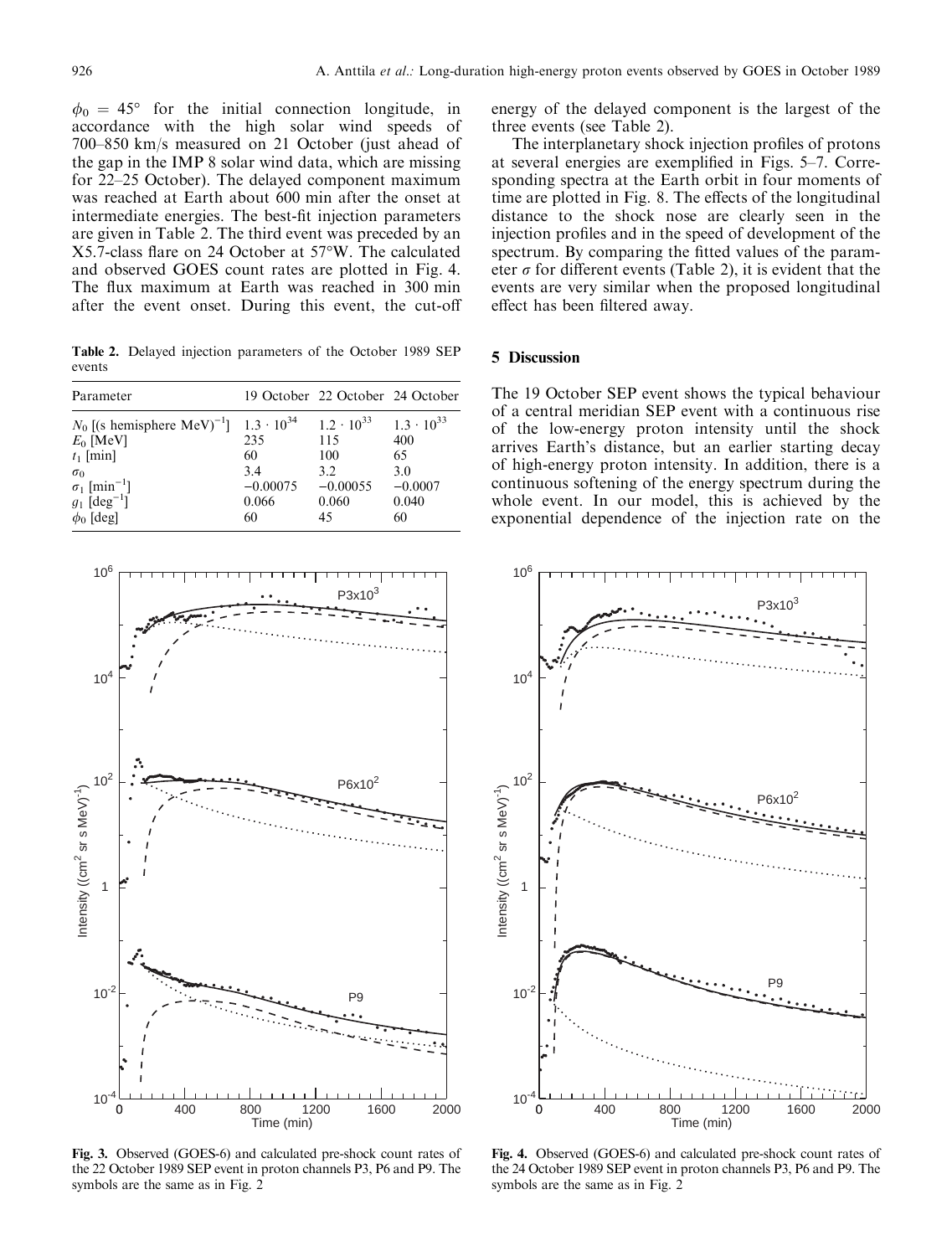

Fig. 5. The interplanetary shock injection profile for the 19 October SEP event at energies 10, 100 and 500 MeV in units of p/ (s  $\cdot$  hemisphere  $\cdot$  MeV). The time starts from the X-ray onset at the Sun

angular distance from the shock nose, and by allowing the source spectral index to decrease with time. The same scenario also reproduces the observations of the 22 October SEP event. Kahler (1993) proposed that another CME associated with a H $\alpha$ -flare of type 1F (12°N79°W) with the maximum on 23 October at 01:03 UT (SGD) caused an additional increase in proton flux of the second event, which delayed the maxima of the



Fig. 6. As Fig. 5 but for the 22 October SEP event

proton intensities. In the context of our model, however, it is plausible that the late maximum of the event at energies below 50 MeV was again a result of the simultaneous weakening of the injection spectrum and of the scanning of the shock nose. The 24 October event is a typical example of an SEP event situated very close to the nominal Earth-connected magnetic field line. The maximum in proton intensity is reached very early, while the CME pushes the nose of the shock front immediately into the Earth-connected magnetic field line.

Deconvolved proton spectra (Fig. 8) demonstrate gradual spectral softening, and some approach a power law in energy as time elapses and the shock approaches the Earth. Such a spectral evolution is qualitatively similar to the evolution recently observed by our ERNE/SOHO detectors at somewhat lower energies,  $E = 2-50$  MeV (Torsti *et al.*, 1998).

In our study of October 1989 SEP events we have fitted the interplanetary proton observations into the frame of the empirical CME injection model. We conclude that the acceleration efficiency decreases towards the flank of the shock (the fitting parameter  $g_1$ >0) and with time (the parameter  $\sigma_1$ <0). Note that even higher values of the parameter  $g_1$  might be obtained if a smaller value of the injection energy,  $E_1$  < 0.5 MeV, were used. Our results are in agreement with Kallenrode et al. (1993) who analysed multispacecraft observations of  $1-230$  MeV proton events during November/December 1982. They concluded that at the flanks of the shock the acceleration efficiency decreases, and  $\sim$ 100-MeV protons are probably accelerated relatively close to the Sun. The authors also noted that at the flanks the shock speed decreases, and the decrease of acceleration efficiency at the flanks is more pronounced in high than in low-energy protons. This implies that as the shock weakens at the flanks it preferentially accelerates fewer high-energy particles. In our fits, the longitudinal dependence of the compression



Fig. 7. As Fig. 5 but for the 24 October SEP event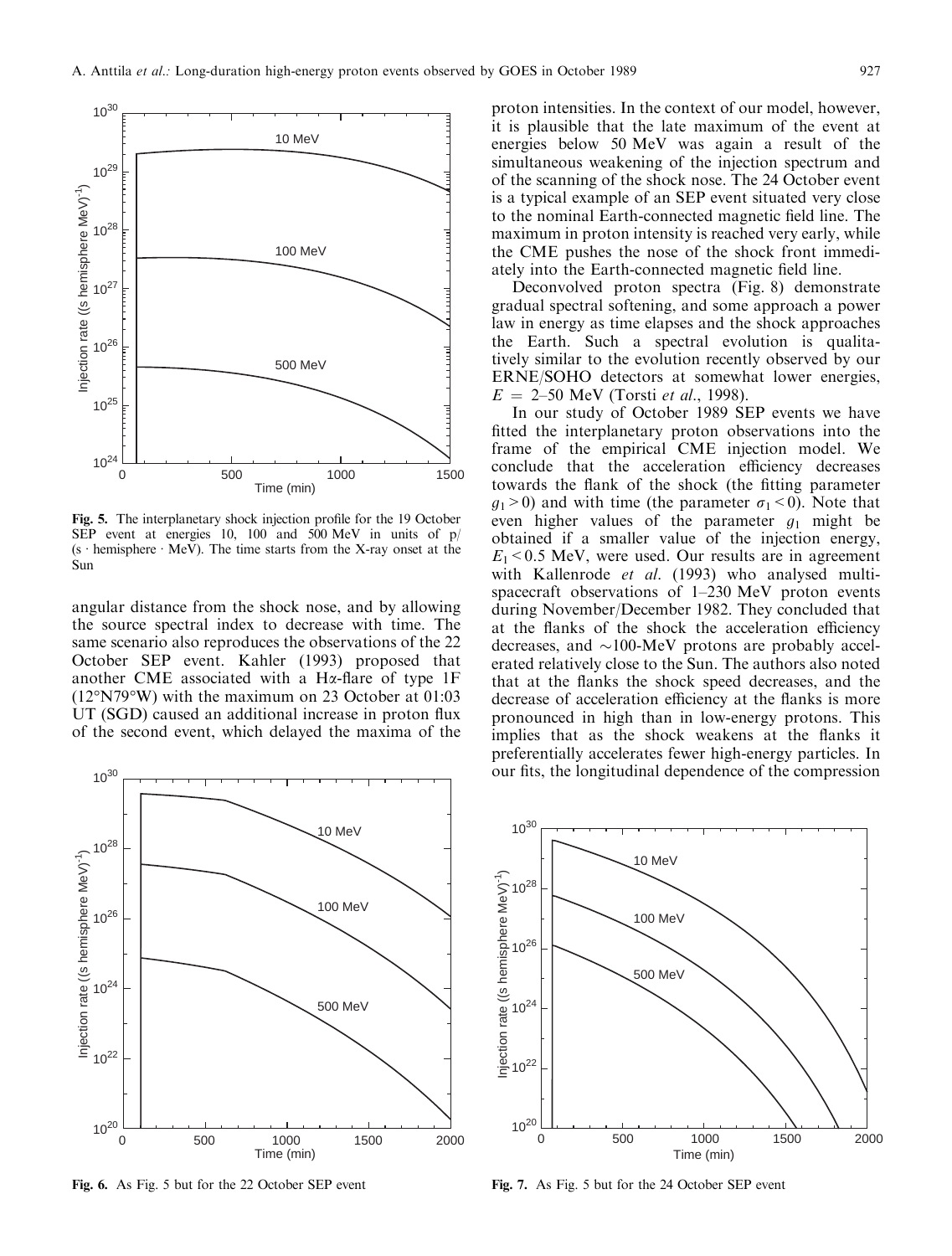

Fig. 8. Deconvolved proton spectra at the Earth orbit for the CME-associated events of 19, 22 and 24 October at the moments  $t = 300$  min (thin solid line),  $t = 600$  min (dotted line),  $t = 900$  min (dashed line) and  $t = 1200$  min (thick solid line)

parameter  $\sigma$  implicitly comes to the parameter  $\sigma_1$ (Eq. 5), which also includes the temporal dependence at a fixed point on the shock surface. It turns out that the temporal dependence of the spectrum always dominates ( $\sigma_1$ <0 in Table 2), and the possible longitude dependence cannot be resolved.

Klein et al. (1996) studied radio observations of the 19 October 1989 flare and argued that even if the CMEassociated shock wave may contribute to the acceleration, it competes with processes in the low and middle corona which may supply energetic particles to interplanetary space over several hours and with injection cones comparable with the width of CMEs. Lim et al. (1995) studied the Ulysses and GOES data for the November 1992 SEP event and concluded that diffusive acceleration at the interplanetary shock was not fast enough to explain the observations. Alternatively, the energetic particles may come pre-accelerated from the solar corona. Tan et al. (1989) examined the composition of  $\sim$ 1 MeV per nucleon heavy ions accelerated in interplanetary shock events and compared them with the heavy ion abundances in solar particle events that preceded the shock. The average relative abundances of C, O and Fe for a set of shock events were found to be the same as in the preceding solar particle events. Tan et al. (1989) estimated that the MeV particles gain roughly a factor of 2 in energy due to their encounter with the interplanetary shock. The authors concluded that the seed population for the  $\sim$ 1 MeV per nucleon shock associated ions is the solar flare energetic particle population of near 0.5 MeV per nucleon. Early studies by Svestka and Fritzová-Svestková (1974) showed a correlation between the acceleration of protons and the production of the coronal shock wave. Recently, Torsti et al. (1996) studied the timing of the Moreton wave

(observed on 24 May 1990) and concluded that the coronal shock wave passage preceded the injection of the prompt component particles into the interplanetary medium. Thus, it is possible that the seed population is also pre-accelerated by the shock, but this happens in the corona at distances below 10 solar radii.

Thus, recent findings seem to support the idea that the interplanetary shock wave continuously accelerates protons from a seed population originating from the solar corona. The shock uses this `reservoir' to produce the high-energy particles observed. The capacity of the `reservoir' should be higher at the `nose' of the shock and lower at the flanks as is seen from our Eq.  $(6)$ . Recent studies of Fe and other heavy ion charge states (Leske et al., 1995; Boberg et al., 1996) directly support this scenario. Boberg et al. (1996) concluded that neither overtaken solar wind nor charge state biasing of the solar wind as it is swept up and accelerated by the shock are the dominant component accelerated by the CMEdriven shock. They suggested that the dominant component for the energetic particles appears to be expelled ``coronal'' plasma stored in the so-called sheath region (between the CME and the shock front), and that sweptup solar wind generally makes only a minor contribution to the solar energetic particles.

## 6 Conclusions

We have presented a numerical model for the energetic proton injection from a shock and the subsequent transport in the interplanetary space. The model allowed us to deconvolve original GOES proton count rates and to deduce proton spectra near the Earth. The model parameters are the proton injection rate at 0.5 MeV, the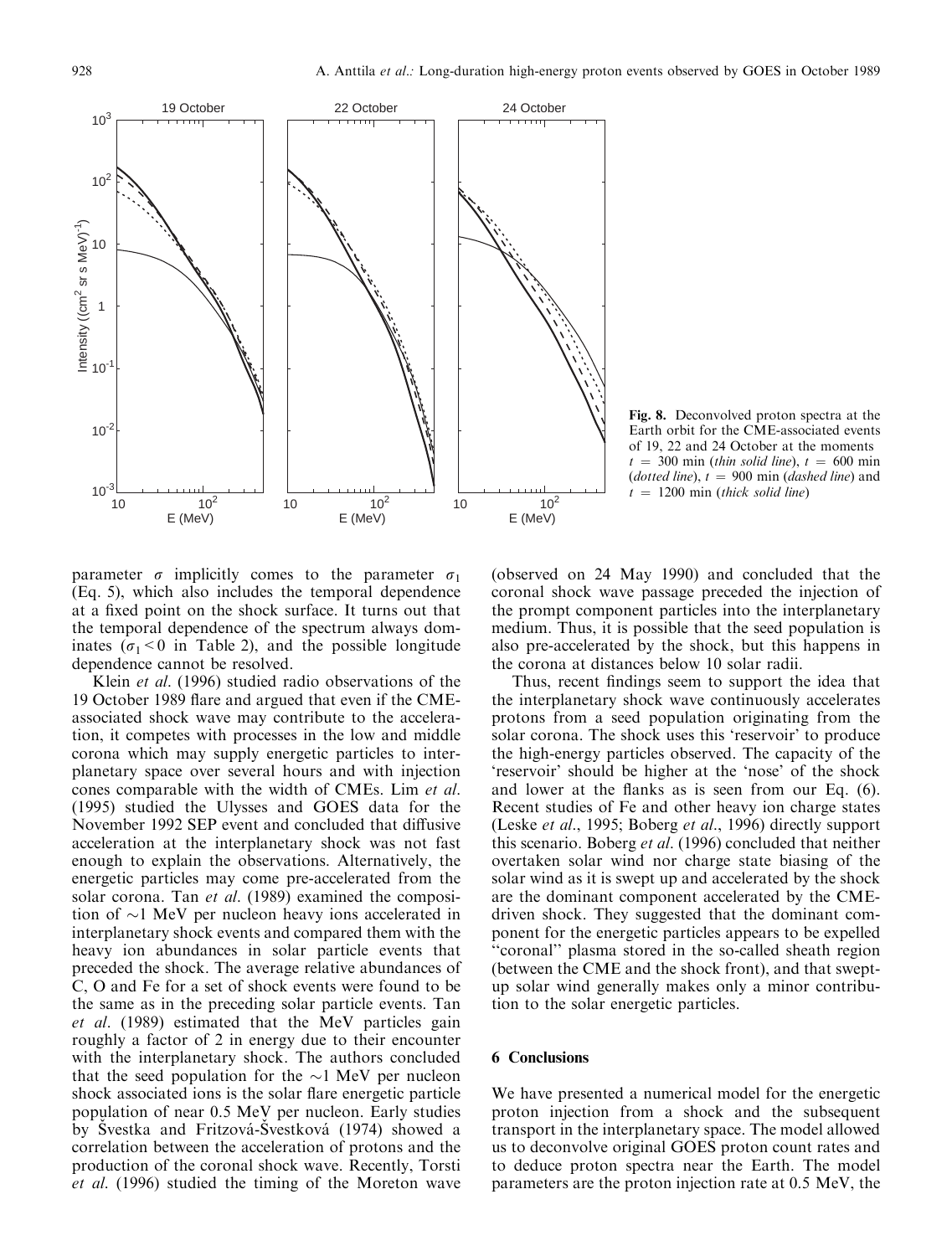| Proton channel  | nominal channel   |                            | secondary subchannels              |                                  |
|-----------------|-------------------|----------------------------|------------------------------------|----------------------------------|
|                 | energy range, MeV | geometric factor, $cm2$ sr | energy range, MeV                  | geometric factor, $cm2$ sr       |
| P <sub>1</sub>  | $0.6 - 4.2$       | 0.056                      | $50 - 200$                         | 0.02                             |
| P <sub>2</sub>  | $4.2 - 8.7$       | 0.056                      | $50 - 125 - 200$                   | $0.04 - 0.007$                   |
| P <sub>3</sub>  | $8.7 - 14.5$      | 0.056                      | $60 - 125 - 200$                   | $0.07 - 0.014$                   |
| P <sub>4</sub>  | $15 - 44$         | 0.21                       | $80 - 115 - 150$                   | $0.038 - 0.25$                   |
| P <sub>5</sub>  | $39 - 82$         | 0.36                       | $80 - 110 - 150 - 190$             | $0.091 - 0.57 - 0.21$            |
| P <sub>6</sub>  | $84 - 200$        | 0.28                       | $80 - 110 - 130 - 200 - 300$       | $0.15 - 0.84 - 0.80 - 0.26$      |
| P <sub>7</sub>  | $110 - 500$       | 0.16                       | $80 - 110 - 170 - 250 - 500 - 900$ | $0.03 - 0.15 - 1.5 - 1.9 - 0.56$ |
| P8              | $355 - 430$       | 0.97                       | not reported                       | not reported                     |
| P <sub>9</sub>  | $430 - 505$       | 0.97                       | - . -                              | -  -                             |
| P <sub>10</sub> | 505-685           | 0.97                       |                                    |                                  |
| P11             | >685              | 0.97                       |                                    |                                  |

Table 3. The energetic proton channels of GOES

parameters of the Ellison-Ramaty type spectrum and the characteristic scale of the heliolongitudinal distribution of the source  $1/g_1$ . The injection function is numerically convoluted with the interplanetary transport Green function in order to fit the observations at 1AU. The model produces quite well the observed intensities of the October 1989 SEP events in a wide energy range between 10 and 600 MeV. Hence, we conclude that the delayed proton intensities observed during the successive SEP events on October 1989 can be reasonably well reproduced by a continuous release of protons from the near-shock region with a simple spectral shape, a power law with an exponential cut-o in energy, and an additional exponential dependence on the angular distance between the shock axis and the acceleration site. The e-folding heliolongitudinal distance from the shock nose is  $1/g_1 = 15^{\circ} - 25^{\circ}$ . In a recent multi-spacecraft study of 351 interplanetary shocks, Kallenrode (1996) found e-folding angles from 4° to 180° with a median at 10°. The characteristic time of the injection spectrum softening is  $1/\sigma_1 = 1300-1800$  min. The model is consistent with the idea that the CMEdriven interplanetary shock waves mainly accelerate seed particles coming from the solar corona, and that the shock capability to accelerate high-energy protons gradually decreases with the distance from the Sun.

#### Appendix

## The analysis of energetic proton data of GOES 6 and 7 satellites

The GOES energetic proton data are given in ten differential  $(P1-P10)$  and one integral  $(P11)$  energy channel. Channels P8-P11 are available only on GOES 6. The energy ranges and geometric factors of the proton channels P1 $-P7$ , as reported by Kahler (1993), and of channels  $P8-P11$ , as reported by Sauer (1993), are given in Table 3. As can be seen from the geometric factors in Table 3, the secondary responses in channels  $P1-P7$  do not remain small unless the spectrum is very soft, so they have to be taken into account in any analysis which includes the determination of energy spectra and transport parameters of the particles.

A set of corrected proton intensities is supplied along with the uncorrected intensities (Zwickl, 1992) (the latter is also said to be a count rate measured in units of intensity). The problem with the correction of data is that it is hard to devise a correction method that would deal with the detector responses equally well for every type of particle spectrum (Vainio *et al.*, 1995). We have overcome this problem by fitting the uncorrected proton data directly to the model, relying on the information given in the literature on the secondary responses of the detectors.

We compare the calculated count rates with the uncorrected data. The calculation is performed taking into account all the secondary responses with reported channel widths and geometric factors. The remaining problem of normalization is resolved by comparing the calculated intensities with the corrected data at times when the differential proton intensity is close to a power law  $I \propto E^{-3}$ , and the correction method used in the distributed data works best. The calculated intensities are hence obtained by

$$
I_{Pi} = \left[\sum_{j} g_{ij} \int_{\Delta E_{ij}} I(E) dE\right] (g_i \Delta E_i)^{-1} , \qquad (A1)
$$

where  $I_{\text{Pl}}$  denotes the calculated uncorrected intensity in the ith proton channel, j goes through the nominal and secondary subchannels of the *i*th proton channel,  $g_{ii}$ 's are the geometric factors of the subchannels,  $\Delta E_{ij}$ 's are the energy ranges of the subchannels,  $I(E)$  is the theoretical differential angle averaged proton intensity at the position of the satellite, and  $g_i\Delta E_i$  fixes the normalization of the ith proton channel by comparison with the corrected data, as already described. The calculated normalizations  $g_i\Delta E_i$  for proton channels P5, P6 and P7 were 18, 130 and 900  $\text{cm}^2$  sr MeV, respectively. For other channels, the nominal subchannel widths and geometric factors can be used for normalisation (see Table 3).

Acknowledgements. The Academy of Finland is thanked for financial support.

Topical Editor R. Schewenn thanks M. B. Kallenrode and another referee for their help in evaluating this paper.